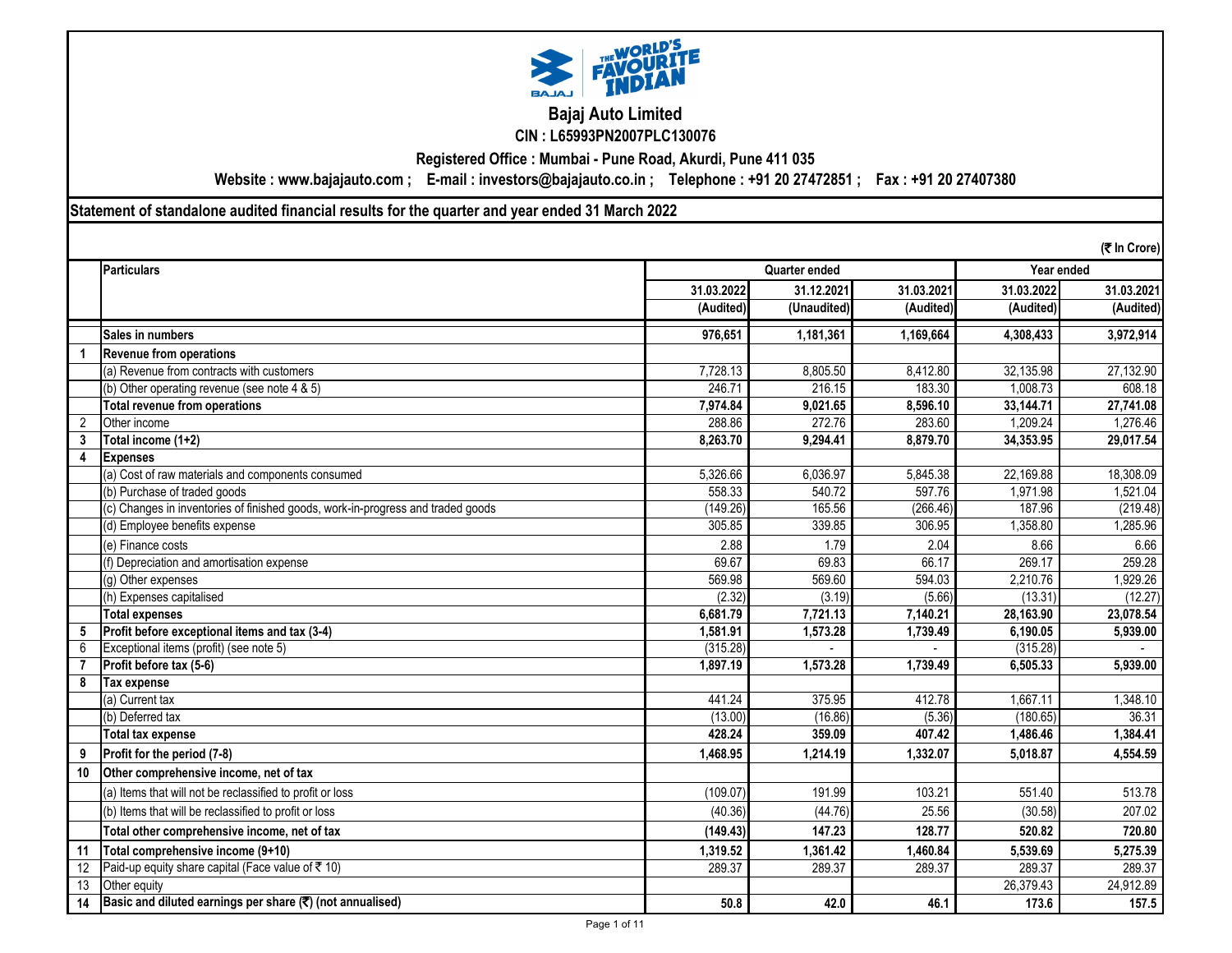| Notes:       |                                                                                                                                                                                                            |                     |                      |
|--------------|------------------------------------------------------------------------------------------------------------------------------------------------------------------------------------------------------------|---------------------|----------------------|
| 1.           | Disclosure of standalone assets and liabilities (Balance Sheet) as per Regulation 33 of the SEBI (Listing Obligations and Disclosure<br>Requirements) Regulations, 2015 for the year ended 31 March 2022 - |                     |                      |
|              |                                                                                                                                                                                                            |                     | (₹ In Crore)         |
|              | <b>Particulars</b>                                                                                                                                                                                         | As at<br>31.03.2022 | As at<br>31.03.2021  |
|              |                                                                                                                                                                                                            | (Audited)           | (Audited)            |
| A            | Assets                                                                                                                                                                                                     |                     |                      |
| $\mathbf{1}$ | <b>Non-current assets</b>                                                                                                                                                                                  |                     |                      |
|              | (a) Property, plant and equipment                                                                                                                                                                          | 1,757.57            | 1,565.33             |
|              | (b) Capital work-in-progress                                                                                                                                                                               | 76.82               | 15.98                |
|              | (c) Investment property                                                                                                                                                                                    | 51.13               | 52.30                |
|              | (d) Intangible assets                                                                                                                                                                                      | 25.32               | 47.30                |
|              | (e) Intangible assets under development                                                                                                                                                                    |                     |                      |
|              | (f) Investment in subsidiaries                                                                                                                                                                             | 1.248.43            | 1,233.26             |
|              | (g) Financial assets                                                                                                                                                                                       |                     |                      |
|              | Investments                                                                                                                                                                                                | 17,601.20           | 13,369.58            |
|              | Loans<br>Other financial assets                                                                                                                                                                            | 4.57<br>61.39       | 5.22<br>26.21        |
|              | (h) Income tax assets (net)                                                                                                                                                                                | 749.24              | 714.81               |
|              | (i) Other non-current assets                                                                                                                                                                               | 351.80              | 325.08               |
|              | Sub-total - Non-current assets                                                                                                                                                                             | 21,927.47           | 17,355.07            |
|              |                                                                                                                                                                                                            |                     |                      |
| 2            | <b>Current assets</b>                                                                                                                                                                                      |                     |                      |
|              | (a) Inventories                                                                                                                                                                                            | 1,230.51            | 1,493.89             |
|              | (b) Financial assets<br>Investments                                                                                                                                                                        | 4,969.13            |                      |
|              | Trade receivables                                                                                                                                                                                          | 1,516.38            | 8,028.11<br>2,716.85 |
|              | Cash and cash equivalents                                                                                                                                                                                  | 563.97              | 505.13               |
|              | Other bank balances                                                                                                                                                                                        | 24.37               | 22.23                |
|              | Loans                                                                                                                                                                                                      | 4.17                | 5.74                 |
|              | Other financial assets                                                                                                                                                                                     | 596.26              | 223.53               |
|              | (c) Other current assets                                                                                                                                                                                   | 1,089.68            | 1,179.65             |
|              | Sub-total - Current assets                                                                                                                                                                                 | 9,994.47            | 14,175.13            |
|              | <b>Total - Assets</b>                                                                                                                                                                                      | 31,921.94           | 31,530.20            |
| в            | <b>Equity and liabilities</b>                                                                                                                                                                              |                     |                      |
| 1            | <b>Equity</b>                                                                                                                                                                                              |                     |                      |
|              | (a) Equity share capital                                                                                                                                                                                   | 289.37              | 289.37               |
|              | (b) Other equity                                                                                                                                                                                           | 26,379.43           | 24,912.89            |
|              | Sub-total - Equity                                                                                                                                                                                         | 26,668.80           | 25,202.26            |
| 2            | <b>Non-current liabilities</b>                                                                                                                                                                             |                     |                      |
|              | (a) Financial liabilities                                                                                                                                                                                  |                     |                      |
|              | Sales tax deferral                                                                                                                                                                                         | 122.77              | 121.46               |
|              | (b) Provisions                                                                                                                                                                                             | 1.30                | 1.98                 |
|              | (c) Deferred tax liabilities (net)                                                                                                                                                                         | 403.33              | 522.14               |
|              | (d) Government grant                                                                                                                                                                                       | 36.00               | 38.65                |
|              | (e) Other non-current liabilities                                                                                                                                                                          | 0.30                | 0.50                 |
|              | Sub-total - Non-current liabilities                                                                                                                                                                        | 563.70              | 684.73               |
| 3            | <b>Current liabilities</b>                                                                                                                                                                                 |                     |                      |
|              | (a) Financial liabilities                                                                                                                                                                                  |                     |                      |
|              | Trade payables                                                                                                                                                                                             |                     |                      |
|              | Total outstanding dues of micro enterprises and small enterprises                                                                                                                                          | 150.64              | 121.20               |
|              | Total outstanding dues of creditors other than micro enterprises and small enterp                                                                                                                          | 3,482.54            | 4,452.61             |
|              | Other financial liabilities                                                                                                                                                                                | 397.00              | 407.44               |
|              | (b) Other current liabilities                                                                                                                                                                              | 478.71              | 482.79               |
|              | (c) Provisions                                                                                                                                                                                             | 153.75              | 152.37               |
|              | (d) Government grant                                                                                                                                                                                       | 2.65                | 2.65                 |
|              | (e) Current tax liabilities (net)<br>Sub-total - Current liabilities                                                                                                                                       | 24.15<br>4,689.44   | 24.15<br>5,643.21    |
|              | <b>Total - Equity and liabilities</b>                                                                                                                                                                      | 31,921.94           | 31,530.20            |
|              |                                                                                                                                                                                                            |                     |                      |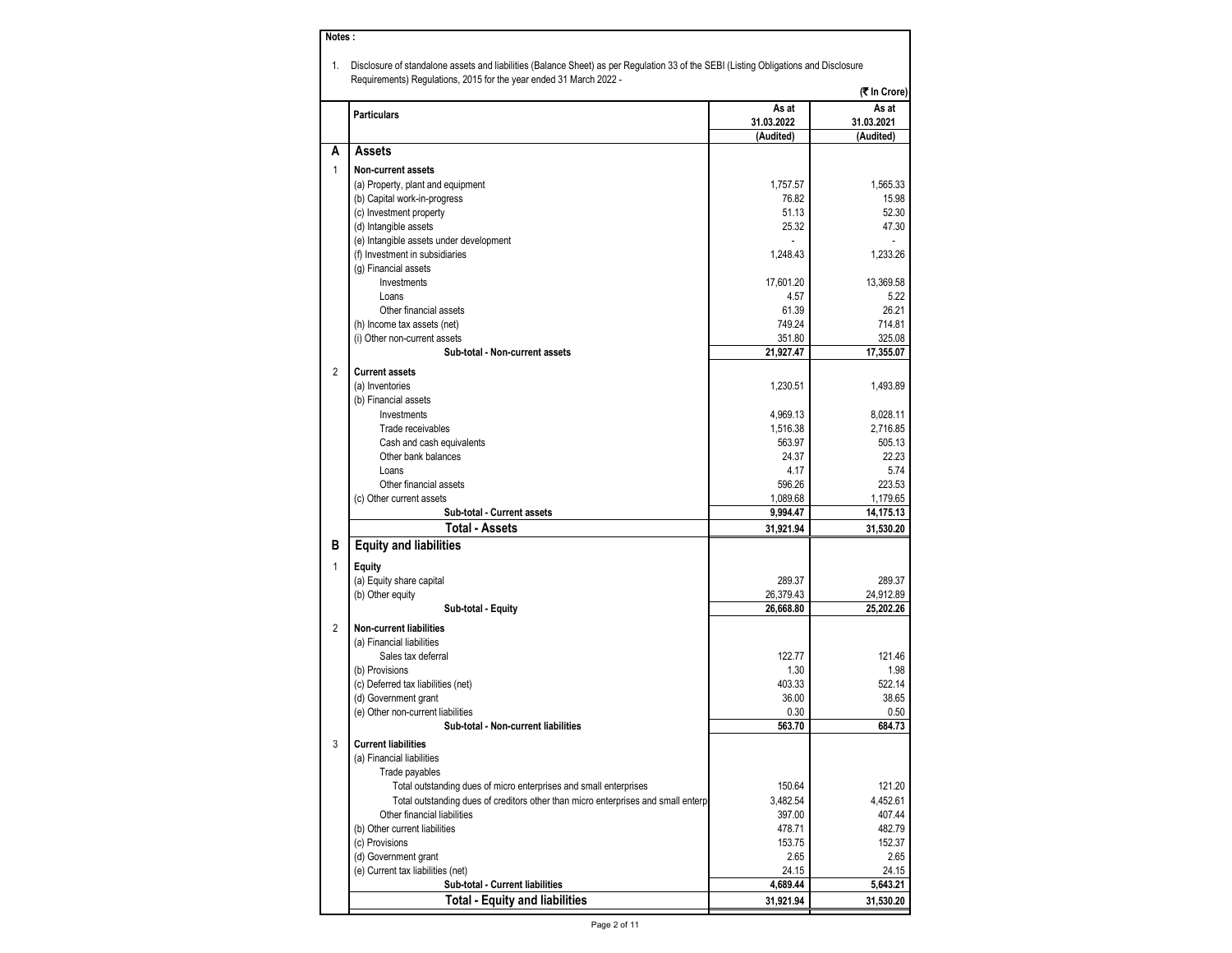| <b>Particulars</b> |                                                                            |                          |            | Year ended |                    |
|--------------------|----------------------------------------------------------------------------|--------------------------|------------|------------|--------------------|
|                    |                                                                            | Year ended<br>31.03.2022 |            | 31.03.2021 |                    |
|                    |                                                                            | (Audited)                |            | (Audited)  |                    |
|                    | <b>Operating activities</b>                                                |                          |            |            |                    |
|                    | Profit before tax                                                          |                          | 6,505.33   |            | 5,939.00           |
|                    | Adjustments to reconcile profit before tax to net cash flows:              |                          |            |            |                    |
| Add:               |                                                                            |                          |            |            |                    |
| i)                 | Depreciation and amortisation                                              | 269.17                   |            | 259.28     |                    |
| ii)                | Loss on property, plant and equipment sold,                                |                          |            |            |                    |
|                    | demolished, discarded and scrapped                                         | 8.88                     |            | 13.10      |                    |
| iii)               | Provision for doubtful debts and advances                                  | (4.44)                   |            | 16.15      |                    |
| iv)                | Exchange rate differences on cash and cash equivalents                     | 15.36                    |            | 6.90       |                    |
| V)                 | Exchange loss/(gain) on cash and cash equivalents                          | (3.55)                   |            | 1.19       |                    |
| vi)                | Exchange loss/(gain) on trade receivables                                  | 2.39                     |            | (6.01)     |                    |
| vii)               | Exchange loss/(gain) on import payables                                    | 3.64                     |            | 0.10       |                    |
| viii)              | Interest adjustment on Government grant                                    | 1.31                     |            | 1.18       |                    |
| ix)                | Interest expense                                                           | 7.35                     |            | 5.48       |                    |
|                    |                                                                            |                          | 300.11     |            | 297.37             |
| Less:              |                                                                            |                          |            |            |                    |
| i)                 | Investment income included in above:                                       |                          |            |            |                    |
|                    | Interest income on fixed income securities                                 | 275.05                   |            | 65.77      |                    |
|                    | Interest income on fixed deposits                                          | 36.42                    |            | 17.87      |                    |
|                    | Interest income on exchange traded funds                                   | 204.68                   |            | 76.85      |                    |
|                    | Interest income on fixed maturity plans                                    | 388.93                   |            | 842.51     |                    |
|                    | Profit on sale of other investments, net                                   | 35.72                    |            | 15.74      |                    |
|                    | Gain on valuation and gain on realisation of mutual funds measured at fair | 188.75                   |            | 254.25     |                    |
|                    | value through profit or loss                                               |                          |            |            |                    |
|                    | Dividend income on other strategic investments                             | 45.50                    |            |            |                    |
|                    | Amortisation of premium/discount on acquisition of fixed income securities | (17.67)                  |            | (5.57)     |                    |
|                    |                                                                            |                          |            |            |                    |
|                    |                                                                            | 1,157.38                 |            | 1,267.42   |                    |
| ii)                | Government grants                                                          | 2.65                     |            | 2.65       |                    |
| iii)               | Exceptional item - PSI Scheme                                              | 315.28                   |            |            |                    |
| iv)                | Surplus on sale of property, plant and equipment                           | 21.59                    |            | 1.94       |                    |
|                    |                                                                            |                          | (1,496.90) |            | (1,272.01)         |
|                    |                                                                            |                          | 5,308.54   |            | 4,964.36           |
|                    |                                                                            |                          |            |            |                    |
|                    | Change in assets and liabilities                                           |                          |            |            |                    |
| i)                 | (Increase)/decrease in inventories                                         | 263.38                   |            | (430.39)   |                    |
| ii)                | (Increase)/decrease in trade receivables                                   | 1,202.52                 |            | (1,001.89) |                    |
| iii)               | (Increase)/decrease in loans and other assets                              | 77.19                    |            | (561.50)   |                    |
| iv)                | Increase/(decrease) in liabilities and provisions                          | (942.20)                 | 600.89     | 1,483.32   |                    |
|                    |                                                                            |                          |            |            |                    |
|                    | Annuity payments (net) to VRS/Welfare scheme optees                        |                          | (0.32)     |            | (510.46)<br>(0.35) |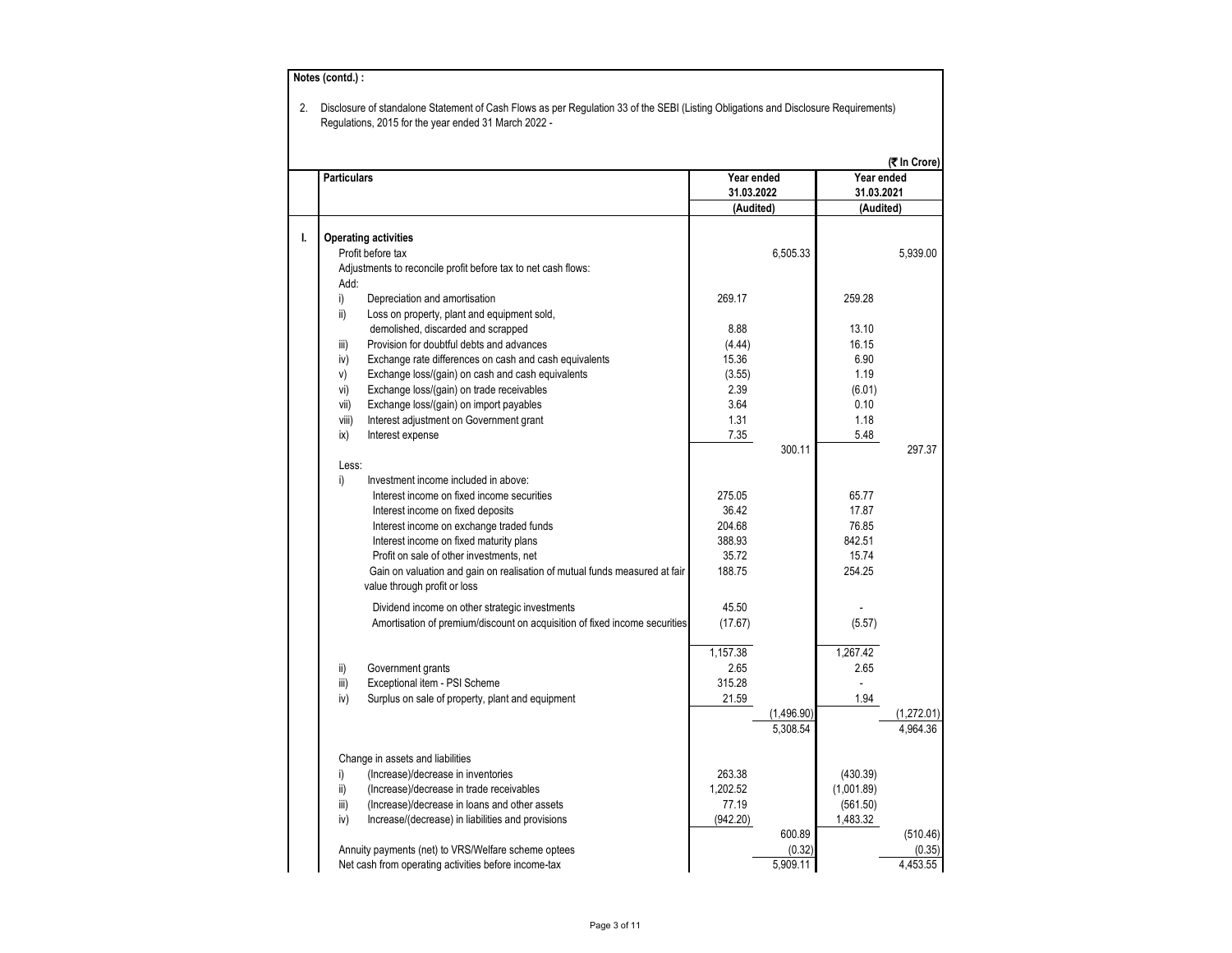|      |                    |                                                                                |             |                |                | (そ In Crore) |
|------|--------------------|--------------------------------------------------------------------------------|-------------|----------------|----------------|--------------|
|      | <b>Particulars</b> |                                                                                | Year ended  |                | Year ended     |              |
|      |                    |                                                                                | 31.03.2022  |                | 31.03.2021     |              |
|      |                    |                                                                                | (Audited)   |                | (Audited)      |              |
|      |                    | Income-tax paid                                                                |             | (1,701.54)     |                | (1,339.69)   |
|      |                    | Net cash flow from / (used in) operating activities                            |             | 4,207.57       |                | 3,113.86     |
| Ш.   |                    | <b>Investing activities</b>                                                    |             |                |                |              |
|      | i)                 | Investment in subsidiary                                                       | (15.17)     |                |                |              |
|      | ii)                | Sale of investments                                                            | 11,526.59   |                | 3,555.72       |              |
|      | iii)               | Purchase of investments                                                        | (11,083.79) |                | (5,888.39)     |              |
|      | iv)                | Sale/(purchase) of liquid mutual funds, etc., net                              | (209.44)    |                | (351.28)       |              |
|      | v)                 | Investment in treasury shares by ESOP trust                                    | (37.37)     |                | (5.52)         |              |
|      | vi)                | (Increase) / decrease in other bank balances                                   | (2.14)      |                | 8.71           |              |
|      | vii)               | Purchase of property, plant and equipment (including advances)                 | (550.67)    |                | (241.04)       |              |
|      | viii)              | Sale proceeds of property plant and equipment                                  | 33.07       |                | 5.70           |              |
|      | ix)                | Capital expenditure on development of technical know-how                       |             |                | (15.53)        |              |
|      |                    |                                                                                | (338.92)    |                | (2,931.63)     |              |
|      | x)                 | Investment income                                                              |             |                |                |              |
|      |                    | Interest income on fixed income securities                                     | 275.05      |                | 65.77          |              |
|      |                    | Interest income on fixed deposits                                              | 36.42       |                | 17.87          |              |
|      |                    | Dividend income on other strategic investments                                 | 45.50       |                | $\blacksquare$ |              |
|      |                    |                                                                                | 356.97      |                | 83.64          |              |
|      |                    | (Increase) / decrease in interest receivable                                   | (114.00)    |                | (17.36)        |              |
|      |                    |                                                                                | 242.97      |                | 66.28          |              |
|      |                    | Net cash flow from / (used in) investing activities                            |             | (95.95)        |                | (2,865.35)   |
| III. |                    | <b>Financing activities</b>                                                    |             |                |                |              |
|      | i)                 | Interest expense                                                               | (7.35)      |                | (5.48)         |              |
|      | ii)                | Deferral of sales tax deferral liability                                       |             |                | (5.31)         |              |
|      | iii)               | Dividend paid                                                                  | (4,048.98)  |                | (8.73)         |              |
|      |                    | Net cash flow from / (used in) financing activities                            |             | (4,056.33)     |                | (19.52)      |
|      |                    | Net change in cash and cash equivalents                                        |             | 55.29          |                | 228.99       |
|      |                    | Cash and cash equivalents at the beginning of the year                         |             | 505.13         |                | 277.33       |
|      |                    | Add/(Less) : Effects of exchange rate differences on cash and cash equivalents |             | 3.55           |                | (1.19)       |
|      |                    | Cash and cash equivalents at the end of the year                               |             | 563.97         |                | 505.13       |
|      |                    |                                                                                |             | $\overline{a}$ |                |              |
|      |                    |                                                                                |             |                |                |              |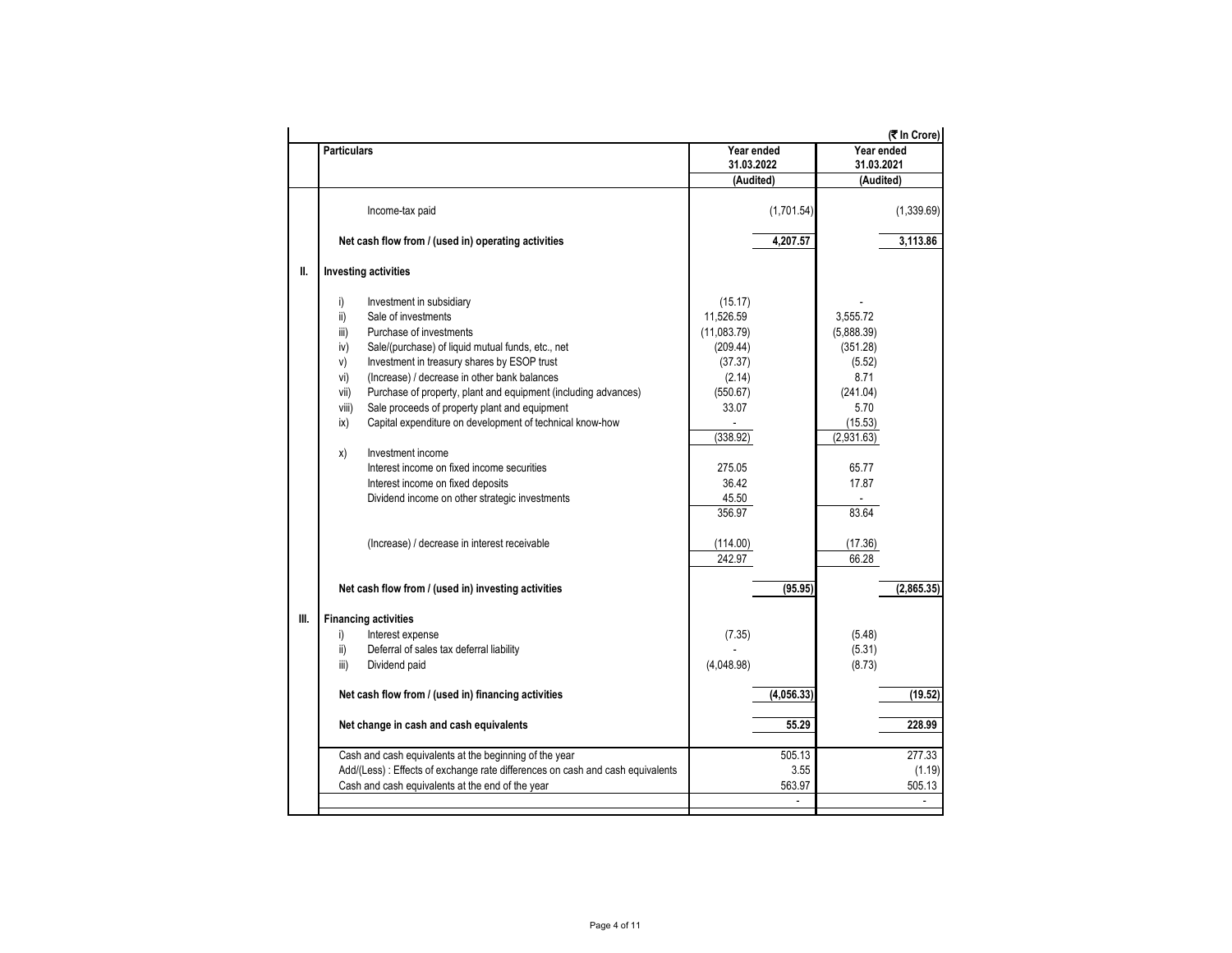## **Notes (contd.) :**

- 3 The Company has considered the possible effects that may result from the global health pandemic relating to COVID-19 on its operations. In developing the assumptions relating to the possible future uncertainties in the economic conditions because of this pandemic, the Company, as at the date of approval of these financial statements has used internal sources of information and market based intelligence to arrive at its estimates.
- 4 During the year ended 31 March 2022, the Company recognised as "Other operating revenue"
	- a. ₹59.64 crore towards incentive from exports under Merchandise Exports from India Scheme (MEIS) for the period April 2020 to December 2020.
	- b. ₹43.62 crore towards incentive receivable from exports under Remissions of Duties and Taxes on Exported Products (RoDTEP) for the period January 2021 to March 2021.
- 5 During the quarter ended 31 March 2022, the Company recognised
	- a. as "Other operating revenue",  $\bar{\tau}$  30.50 crore towards incentive receivable from State Government of Maharashtra under Package Scheme of Incentive 2007 (PSI), for the period April 2021 to March 2022.
	- b. as "Exceptional items", ₹315.28 crore towards incentive receivable from State Government of Maharashtra under Package Scheme of Incentive 2007 (PSI), for the period April 2015 to March 2021.
- 6 The Board of Directors recommend a dividend of ₹140 per equity share (1400%) subject to approval of shareholders
- 7 Figures for previous year / period have been regrouped wherever necessary.
- 8 The figures of the last quarter are the balancing figures between the audited figures in respect of the full financial year and the published year to date figures upto the third quarter of the current financial year, which were subjected to a limited review.
- 9 The above results have been reviewed by the Audit Committee and approved by the Board of Directors in the meeting held on 27 April 2022.

**By order of the Board of Directors For Bajaj Auto Limited**

Pune **Niraj Bajaj** Date: 27 April 2022 **Chairman**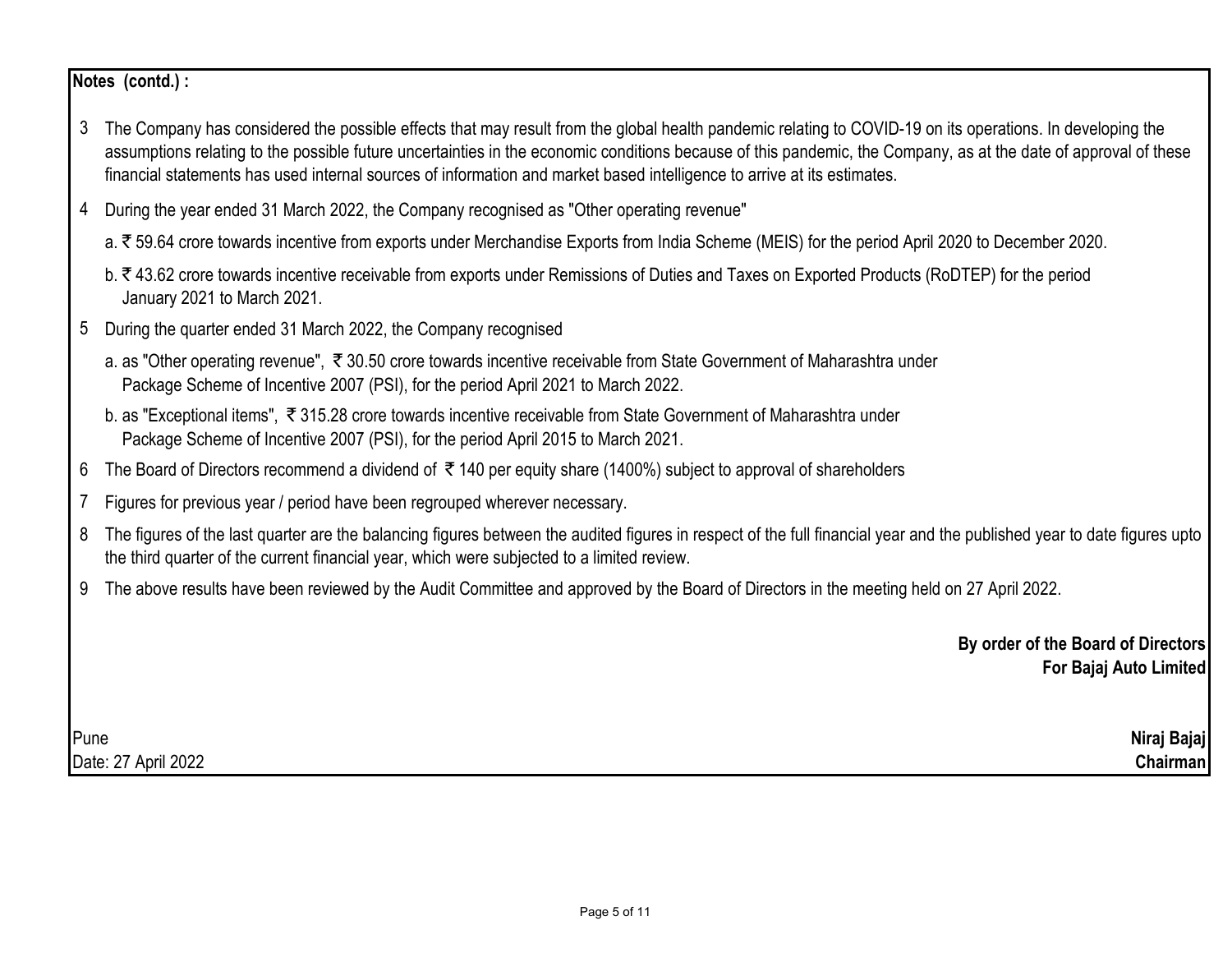

## **Bajaj Auto Limited CIN : L65993PN2007PLC130076**

**Registered Office : Mumbai - Pune Road, Akurdi, Pune 411 035**

**Website : www.bajajauto.com ; E-mail : investors@bajajauto.co.in ; Telephone : +91 20 27472851 ; Fax : +91 20 27407380**

## **Statement of consolidated audited financial results for the quarter and year ended 31 March 2022**

|                | (₹ In Crore)                                                                    |              |                             |                             |            |            |
|----------------|---------------------------------------------------------------------------------|--------------|-----------------------------|-----------------------------|------------|------------|
|                | <b>Particulars</b>                                                              |              | Quarter ended               |                             |            | Year ended |
|                |                                                                                 | 31.03.2022   | 31.12.2021                  | 31.03.2021                  | 31.03.2022 | 31.03.2021 |
|                |                                                                                 | (Audited)    | (Unaudited)                 | (Audited)                   | (Audited)  | (Audited)  |
| $\overline{1}$ | <b>Revenue from operations</b>                                                  |              |                             |                             |            |            |
|                | (a) Revenue from contracts with customers                                       | 7.728.13     | 8.805.50                    | 8.412.80                    | 32.135.98  | 27,132.90  |
|                | (b) Other operating revenue (see note 6 & 7)                                    | 246.71       | 216.15                      | 183.30                      | 1,008.73   | 608.18     |
|                | <b>Total revenue from operations</b>                                            | 7.974.84     | 9.021.65                    | 8.596.10                    | 33.144.71  | 27.741.08  |
| $\overline{2}$ | Other income (see note 8)                                                       | 288.86       | 347.66                      | 283.60                      | 1,284.14   | 1,276.46   |
| 3              | Total income (1+2)                                                              | 8.263.70     | 9.369.31                    | 8.879.70                    | 34,428.85  | 29,017.54  |
| 4              | <b>Expenses</b>                                                                 |              |                             |                             |            |            |
|                | (a) Cost of raw materials and components consumed                               | 5,326.66     | 6,036.97                    | 5,845.38                    | 22,169.88  | 18,308.09  |
|                | (b) Purchase of traded goods                                                    | 558.33       | 540.72                      | 597.76                      | 1,971.98   | 1,521.04   |
|                | (c) Changes in inventories of finished goods, work-in-progress and traded goods | (149.26)     | 165.56                      | (266.46)                    | 187.96     | (219.48)   |
|                | (d) Employee benefits expense                                                   | 306.82       | 340.80                      | 308.11                      | 1,362.79   | 1,288.10   |
|                | (e) Finance costs                                                               | 2.88         | 1.79                        | 2.04                        | 8.66       | 6.66       |
|                | (f) Depreciation and amortisation expense                                       | 69.83        | 69.97                       | 66.24                       | 269.76     | 259.37     |
|                | (g) Other expenses                                                              | 573.93       | 569.59                      | 595.09                      | 2,215.49   | 1,930.92   |
|                | (h) Expenses capitalised                                                        | (2.32)       | (3.19)                      | (5.66)                      | (13.31)    | (12.27)    |
|                | <b>Total expenses</b>                                                           | 6,686.87     | 7,722.21                    | 7,142.50                    | 28,173.21  | 23,082.43  |
| 5              | Share of profits of associate                                                   | 62.05        | 141.26                      | 221.50                      | 579.53     | 306.32     |
| 6              | Profit before exceptional items and tax (3-4+5)                                 | 1,638.88     | 1,788.36                    | 1,958.70                    | 6.835.17   | 6,241.43   |
| $\overline{7}$ | Exceptional items (profit) (see note 7 & 9)                                     | (315.28)     |                             |                             | (816.51)   |            |
| 8              | Profit before tax (6-7)                                                         | 1,954.16     | 1,788.36                    | 1,958.70                    | 7.651.68   | 6,241.43   |
| 9              | Tax expense                                                                     |              |                             |                             |            |            |
|                | (a) Current tax                                                                 | 441.65       | 375.54                      | 412.78                      | 1,667.11   | 1,348.10   |
|                | (b) Deferred tax                                                                | (13.65)      | (16.86)                     | (5.36)                      | (181.30)   | 36.31      |
|                | <b>Total tax expense</b>                                                        | 428.00       | 358.68                      | 407.42                      | 1,485.81   | 1,384.41   |
| 10             | Profit after tax (8-9)                                                          | 1,526.16     | 1,429.68                    | 1,551.28                    | 6,165.87   | 4,857.02   |
| 11             | Profit attributable to non-controlling interest                                 |              |                             |                             |            |            |
| 12             | Profit for the period (10-11)                                                   | 1,526.16     | 1,429.68                    | 1,551.28                    | 6,165.87   | 4,857.02   |
| 13             | Other comprehensive income, net of tax                                          |              |                             |                             |            |            |
|                | (a) Items that will not be reclassified to profit or loss                       | (109.90)     | 191.91                      | 106.01                      | 553.79     | 516.58     |
|                | (b) Items that will be reclassified to profit or loss                           | (32.12)      | (135.36)                    | (187.37)                    | (123.43)   | 236.37     |
|                | Total other comprehensive income, net of tax                                    | (142.02)     | 56.55                       | (81.36)                     | 430.36     | 752.95     |
| 14             | Total comprehensive income (12+13)                                              | 1,384.14     | 1,486.23                    | 1,469.92                    | 6,596.23   | 5,609.97   |
|                |                                                                                 |              |                             |                             |            |            |
| 15             | Profit attributable to:                                                         |              |                             |                             |            |            |
|                | Owners of the company                                                           | 1,526.16     | 1,429.68                    | 1,551.28                    | 6,165.87   | 4,857.02   |
|                | Non-controlling interests                                                       | $\mathbf{r}$ | $\mathbf{r}$                | $\mathbf{r}$                | ÷.         | $\sim$     |
| 16             | Total comprehensive income attributable to:                                     |              |                             |                             |            |            |
|                |                                                                                 |              | 1.486.23                    |                             |            |            |
|                | Owners of the company                                                           | 1,384.14     |                             | 1,469.92                    | 6,596.23   | 5,609.97   |
|                | Non-controlling interests                                                       | $\sim$       | $\mathcal{L}_{\mathcal{A}}$ | $\mathcal{L}_{\mathcal{A}}$ | $\sim$     | $\sim$     |
|                |                                                                                 |              |                             |                             |            |            |
| 17             | Paid-up equity share capital (Face value of ₹10)                                | 289.37       | 289.37                      | 289.37                      | 289.37     | 289.37     |
| 18             | Other equity                                                                    |              |                             |                             | 29,570.28  | 26,984.06  |
| 19             | Basic and diluted earnings per share $(\overline{\mathbf{x}})$ (not annualised) | 52.8         | 49.4                        | 53.6                        | 213.2      | 167.9      |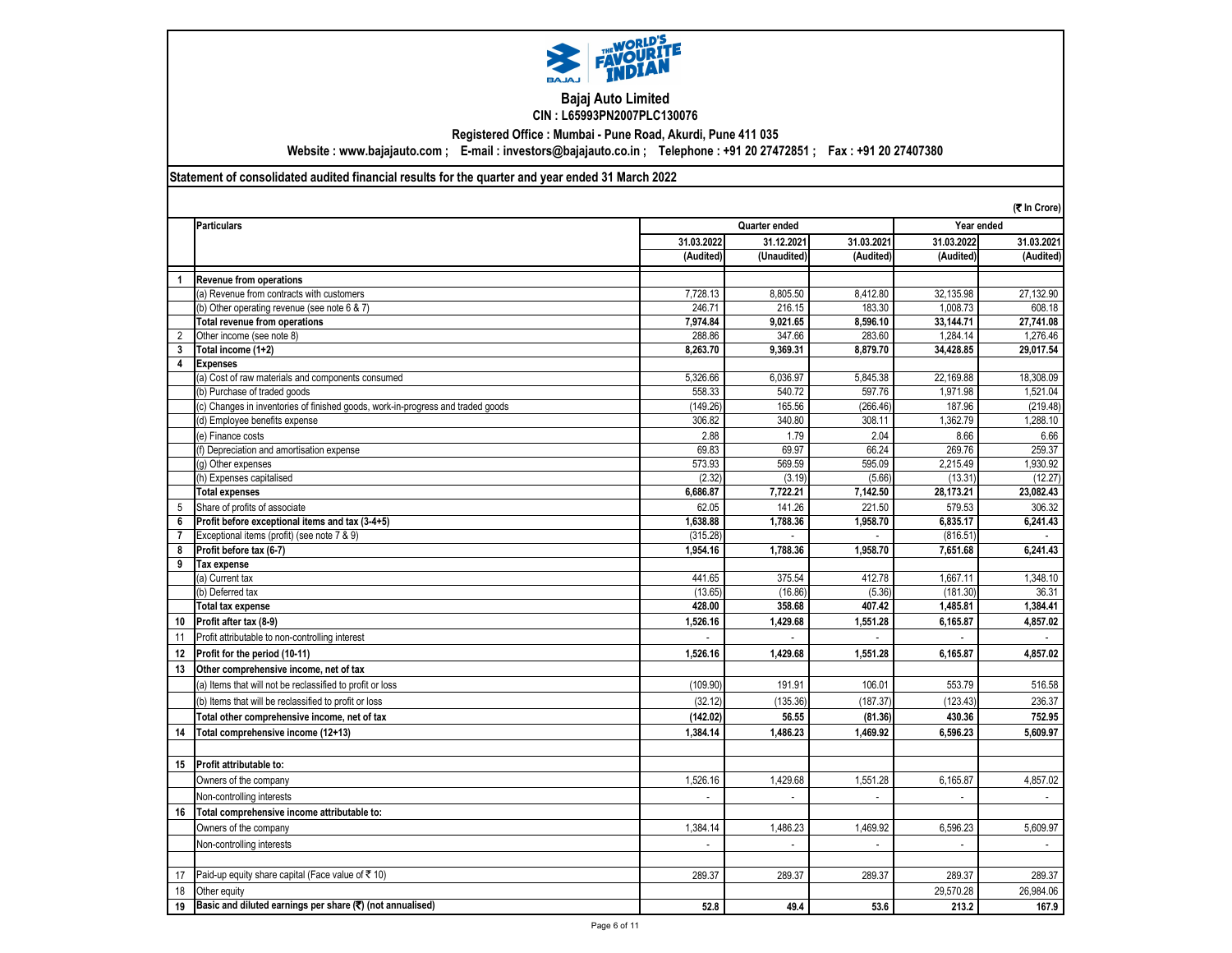| Segment-wise revenue, results and capital employed (consolidated) |                                             |            |                      |            |            |              |
|-------------------------------------------------------------------|---------------------------------------------|------------|----------------------|------------|------------|--------------|
|                                                                   |                                             |            |                      |            |            | (₹ In Crore) |
|                                                                   | <b>Particulars</b>                          |            | <b>Quarter ended</b> |            | Year ended |              |
|                                                                   |                                             | 31.03.2022 | 31.12.2021           | 31.03.2021 | 31.03.2022 | 31.03.2021   |
|                                                                   |                                             | (Audited)  | (Unaudited)          | (Audited)  | (Audited)  | (Audited)    |
|                                                                   | Segment revenue                             |            |                      |            |            |              |
|                                                                   | Automotive                                  | 7,990.99   | 9,112.06             | 8,597.04   | 33,271.47  | 27,750.12    |
|                                                                   | Investments                                 | 272.71     | 257.25               | 282.66     | 1,157.38   | 1,267.42     |
|                                                                   | <b>Total</b>                                | 8,263.70   | 9,369.31             | 8,879.70   | 34,428.85  | 29,017.54    |
|                                                                   | Segment profit before tax and finance costs |            |                      |            |            |              |
|                                                                   | Automotive                                  | 1,684.54   | 1,533.65             | 1,678.96   | 6,505.57   | 4,983.82     |
|                                                                   | Investments                                 | 272.50     | 256.50               | 281.78     | 1,154.77   | 1,264.27     |
|                                                                   | Total                                       | 1,957.04   | 1,790.15             | 1,960.74   | 7,660.34   | 6,248.09     |
|                                                                   | Less: Finance costs                         | 2.88       | 1.79                 | 2.04       | 8.66       | 6.66         |
|                                                                   | Total profit before tax                     | 1,954.16   | 1,788.36             | 1,958.70   | 7,651.68   | 6,241.43     |
| $\overline{\mathbf{3}}$                                           | Capital employed                            |            |                      |            |            |              |
|                                                                   | <b>Segment assets</b>                       |            |                      |            |            |              |
|                                                                   | Automotive                                  | 11,576.45  | 11,837.15            | 11,386.85  | 11,576.45  | 11,386.85    |
|                                                                   | Investments                                 | 22,785.52  | 21,444.44            | 21,500.05  | 22,785.52  | 21,500.05    |
|                                                                   | Unallocable                                 | 749.24     | 748.66               | 714.81     | 749.24     | 714.81       |
|                                                                   | Sub-total                                   | 35,111.21  | 34,030.25            | 33,601.71  | 35,111.21  | 33,601.71    |
|                                                                   | <b>Segment liabilities</b>                  |            |                      |            |            |              |
|                                                                   | Automotive                                  | 4,663.30   | 4,905.41             | 5,619.22   | 4,663.30   | 5,619.22     |
|                                                                   | Investments                                 |            |                      |            |            |              |
|                                                                   | Unallocable                                 | 24.15      | 24.15                | 24.15      | 24.15      | 24.15        |
|                                                                   | Sub-total                                   | 4,687.45   | 4,929.56             | 5,643.37   | 4,687.45   | 5,643.37     |
|                                                                   | <b>Capital employed</b>                     |            |                      |            |            |              |
|                                                                   | Automotive                                  | 6,913.15   | 6,931.74             | 5,767.63   | 6,913.15   | 5,767.63     |
|                                                                   | Investments                                 | 22,785.52  | 21,444.44            | 21,500.05  | 22,785.52  | 21,500.05    |
|                                                                   | Unallocable                                 | 725.09     | 724.51               | 690.66     | 725.09     | 690.66       |
|                                                                   | <b>Total</b>                                | 30,423.76  | 29,100.69            | 27,958.34  | 30,423.76  | 27,958.34    |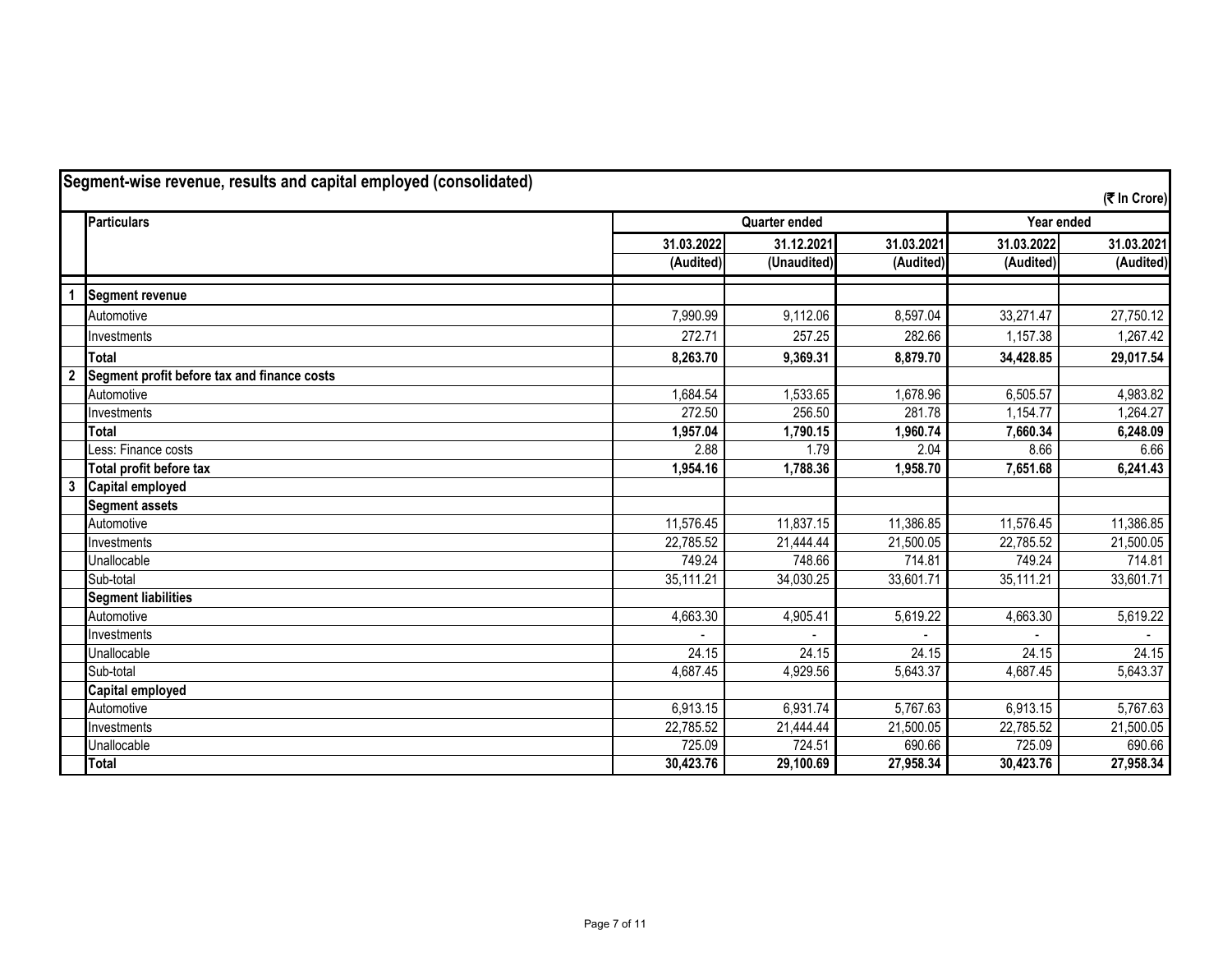| Notes:         |                                                                                                                                                                                                                |            |              |
|----------------|----------------------------------------------------------------------------------------------------------------------------------------------------------------------------------------------------------------|------------|--------------|
|                |                                                                                                                                                                                                                |            |              |
|                | 1 Disclosure of consolidated assets and liabilities (Balance Sheet) as per Regulation 33 of the SEBI (Listing Obligations and Disclosure<br>Requirements) Regulations, 2015 for the year ended 31 March 2022 - |            |              |
|                |                                                                                                                                                                                                                |            | (₹ In Crore) |
|                | <b>Particulars</b>                                                                                                                                                                                             | As at      | As at        |
|                |                                                                                                                                                                                                                | 31.03.2022 | 31.03.2021   |
|                |                                                                                                                                                                                                                | (Audited)  | (Audited)    |
| A              | Assets                                                                                                                                                                                                         |            |              |
| $\mathbf{1}$   | <b>Non-current assets</b>                                                                                                                                                                                      |            |              |
|                | (a) Property, plant and equipment                                                                                                                                                                              | 1,759.60   | 1,567.95     |
|                | (b) Capital work-in-progress                                                                                                                                                                                   | 77.21      | 15.98        |
|                | (c) Investment property                                                                                                                                                                                        | 51.13      | 52.30        |
|                | (d) Intangible assets                                                                                                                                                                                          | 25.32      | 47.30        |
|                | (e) Intangible assets under development                                                                                                                                                                        |            |              |
|                | (f) Investment in associate of subsidiary                                                                                                                                                                      | 4,063.79   | 3,288.96     |
|                | (g) Financial assets<br>Investments                                                                                                                                                                            | 17,601.20  | 13,369.58    |
|                | Loans                                                                                                                                                                                                          | 4.57       | 5.22         |
|                | Other financial assets                                                                                                                                                                                         | 61.39      | 26.56        |
|                | (h) Income tax assets (net)                                                                                                                                                                                    | 749.24     | 714.81       |
|                | (i) Other non-current assets                                                                                                                                                                                   | 352.15     | 325.39       |
|                | Sub-total - Non-current assets                                                                                                                                                                                 | 24,745.60  | 19,414.05    |
| $\overline{2}$ | <b>Current assets</b>                                                                                                                                                                                          |            |              |
|                | (a) Inventories                                                                                                                                                                                                | 1,230.51   | 1,493.89     |
|                | (b) Financial assets                                                                                                                                                                                           |            |              |
|                | Investments                                                                                                                                                                                                    | 4,969.13   | 8,028.11     |
|                | Trade receivables                                                                                                                                                                                              | 1,516.38   | 2,716.85     |
|                | Cash and cash equivalents                                                                                                                                                                                      | 933.69     | 516.61       |
|                | Other bank balances                                                                                                                                                                                            | 24.37      | 22.23        |
|                | Loans                                                                                                                                                                                                          | 4.17       | 5.74         |
|                | Other financial assets                                                                                                                                                                                         | 596.26     | 223.53       |
|                | (c) Other current assets                                                                                                                                                                                       | 1,091.10   | 1,180.70     |
|                | Sub-total - Current assets                                                                                                                                                                                     | 10,365.61  | 14,187.66    |
|                | <b>Total - Assets</b>                                                                                                                                                                                          | 35,111.21  | 33,601.71    |
| в              | <b>Equity and liabilities</b>                                                                                                                                                                                  |            |              |
| 1              | Equity                                                                                                                                                                                                         |            |              |
|                | (a) Equity share capital                                                                                                                                                                                       | 289.37     | 289.37       |
|                | (b) Other equity                                                                                                                                                                                               | 29,570.28  | 26,984.06    |
|                | Equity attributable to owners of the Company                                                                                                                                                                   | 29,859.65  | 27,273.43    |
|                | (c) Non-controlling interest                                                                                                                                                                                   | 0.01       | 0.01         |
|                | Subtotal - Total equity                                                                                                                                                                                        | 29,859.66  | 27,273.44    |
| $\overline{2}$ | <b>Non-current liabilities</b>                                                                                                                                                                                 |            |              |
|                | (a) Financial liabilities                                                                                                                                                                                      |            |              |
|                | Sales tax deferral                                                                                                                                                                                             | 122.77     | 121.46       |
|                | (b) Provisions                                                                                                                                                                                                 | 1.30       | 1.98         |
|                | (c) Deferred tax liabilities (net)                                                                                                                                                                             | 402.68     | 522.14       |
|                | (d) Government grant                                                                                                                                                                                           | 36.00      | 38.65        |
|                | (e) Other non-current liabilities                                                                                                                                                                              | 0.30       | 0.50         |
|                | Sub-total - Non-current liabilities                                                                                                                                                                            | 563.05     | 684.73       |
| 3              | <b>Current liabilities</b>                                                                                                                                                                                     |            |              |
|                | (a) Financial liabilities                                                                                                                                                                                      |            |              |
|                | Trade payables                                                                                                                                                                                                 |            |              |
|                | Total outstanding dues of micro enterprises and small enterprises                                                                                                                                              | 150.64     | 121.20       |
|                | Total outstanding dues of creditors other than micro enterprises and small enterprise                                                                                                                          | 3,481.51   | 4,452.91     |
|                | Other financial liabilities                                                                                                                                                                                    | 397.00     | 407.44       |
|                | (b) Other current liabilities                                                                                                                                                                                  | 478.80     | 482.82       |
|                | (c) Provisions                                                                                                                                                                                                 | 153.75     | 152.37       |
|                | (d) Government grant                                                                                                                                                                                           | 2.65       | 2.65         |
|                | (e) Current tax liabilities (net)                                                                                                                                                                              | 24.15      | 24.15        |
|                | Sub-total - Current liabilities                                                                                                                                                                                | 4,688.50   | 5,643.54     |
|                | <b>Total - Equity and liabilities</b>                                                                                                                                                                          | 35,111.21  | 33,601.71    |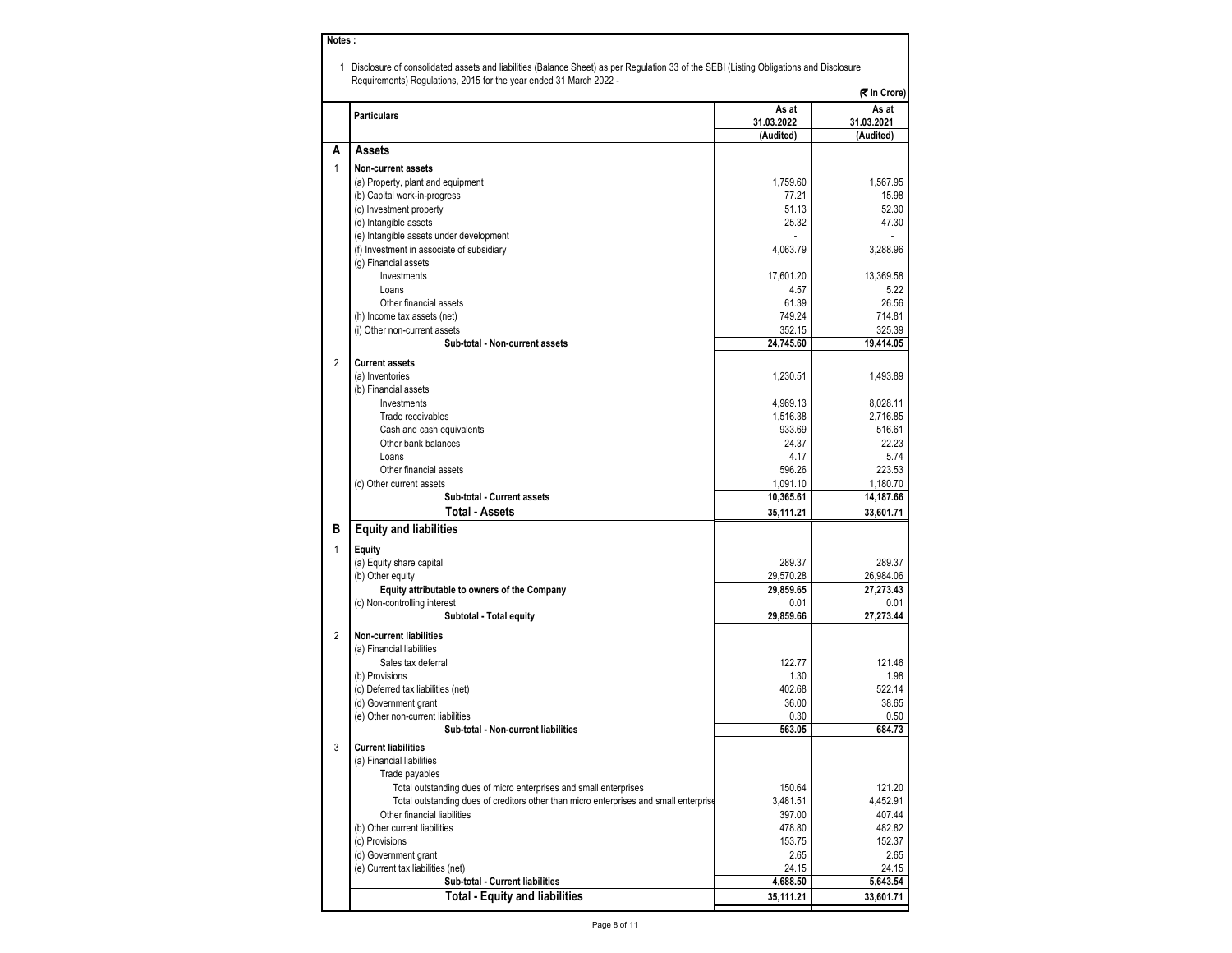| 2. | Notes (contd.) :   | Disclosure of consolidated Statement of Cash Flows as per Regulation 33 of the SEBI (Listing Obligations and Disclosure Requirements)<br>Regulations, 2015 for the year ended 31 March 2022 - |              |                    |              |                    |
|----|--------------------|-----------------------------------------------------------------------------------------------------------------------------------------------------------------------------------------------|--------------|--------------------|--------------|--------------------|
|    |                    |                                                                                                                                                                                               |              |                    |              | (₹ In Crore)       |
|    | <b>Particulars</b> |                                                                                                                                                                                               | Year ended   |                    | Year ended   |                    |
|    |                    |                                                                                                                                                                                               | 31.03.2022   |                    | 31.03.2021   |                    |
|    |                    |                                                                                                                                                                                               | (Audited)    |                    | (Audited)    |                    |
| ı. |                    | <b>Operating activities</b>                                                                                                                                                                   |              |                    |              |                    |
|    |                    | Profit before tax                                                                                                                                                                             |              | 7,651.68           |              | 6,241.43           |
|    |                    | Adjustments to reconcile profit before tax to net cash flows:                                                                                                                                 |              |                    |              |                    |
|    | Add:               |                                                                                                                                                                                               |              |                    |              |                    |
|    | i)                 | Depreciation and amortisation                                                                                                                                                                 | 269.76       |                    | 259.37       |                    |
|    | ii)                | Loss on property, plant and equipment sold,                                                                                                                                                   |              |                    |              |                    |
|    |                    | demolished, discarded and scrapped                                                                                                                                                            | 8.88         |                    | 13.10        |                    |
|    | iii)               | Provision for doubtful debts and advances                                                                                                                                                     | (4.44)       |                    | 16.15        |                    |
|    | iv)                | Share based payment to employees                                                                                                                                                              | 15.36        |                    | 6.90         |                    |
|    | V)                 | Exchange rate differences on cash and cash equivalents                                                                                                                                        | (3.55)       |                    | 1.19         |                    |
|    | vi)                | Exchange loss/(gain) on trade receivables                                                                                                                                                     | 2.39         |                    | (6.01)       |                    |
|    | vii)               | Exchange loss/(gain) on import payables                                                                                                                                                       | 3.64         |                    | 0.10         |                    |
|    | viii)              | Interest adjustment on Government grant                                                                                                                                                       | 1.31<br>7.35 |                    | 1.18<br>5.48 |                    |
|    | ix)                | Interest expense                                                                                                                                                                              |              | 300.70             |              | 297.46             |
|    | Less:              |                                                                                                                                                                                               |              |                    |              |                    |
|    | i)                 | Investment income included in above:                                                                                                                                                          |              |                    |              |                    |
|    |                    | Interest income on fixed income securities                                                                                                                                                    | 275.05       |                    | 65.77        |                    |
|    |                    | Interest income on fixed deposits                                                                                                                                                             | 36.42        |                    | 17.87        |                    |
|    |                    | Interest income on exchange traded funds                                                                                                                                                      | 204.68       |                    | 76.85        |                    |
|    |                    | Interest income on fixed maturity plans                                                                                                                                                       | 388.93       |                    | 842.51       |                    |
|    |                    | Profit on sale of other investments, net                                                                                                                                                      | 110.62       |                    | 15.74        |                    |
|    |                    | Gain on valuation and gain on realisation of mutual funds measured at fair                                                                                                                    | 188.75       |                    | 254.25       |                    |
|    |                    | value through profit or loss                                                                                                                                                                  |              |                    |              |                    |
|    |                    | Dividend income on other strategic investments                                                                                                                                                | 45.50        |                    |              |                    |
|    |                    | Amortisation of premium/discount on acquisition of fixed income securities                                                                                                                    | (17.67)      |                    | (5.57)       |                    |
|    |                    |                                                                                                                                                                                               |              |                    |              |                    |
|    |                    |                                                                                                                                                                                               | 1,232.28     |                    | 1,267.42     |                    |
|    | ii)                | Share of profits of associate                                                                                                                                                                 | 579.53       |                    | 306.32       |                    |
|    | iii)               | Government grants                                                                                                                                                                             | 2.65         |                    | 2.65         |                    |
|    | iv)                | Exceptional item                                                                                                                                                                              | 816.51       |                    |              |                    |
|    | v)                 | Surplus on sale of property, plant and equipment                                                                                                                                              | 21.59        |                    | 1.94         |                    |
|    |                    |                                                                                                                                                                                               |              | (2,652.56)         |              | (1,578.33)         |
|    |                    |                                                                                                                                                                                               |              | 5,299.82           |              | 4,960.56           |
|    |                    |                                                                                                                                                                                               |              |                    |              |                    |
|    |                    | Change in assets and liabilities                                                                                                                                                              |              |                    |              |                    |
|    | i)                 | (Increase)/decrease in inventories                                                                                                                                                            | 263.38       |                    | (430.39)     |                    |
|    | ii)                | (Increase)/decrease in trade receivables                                                                                                                                                      | 1,202.52     |                    | (1,001.89)   |                    |
|    | iii)               | (Increase)/decrease in loans and other assets                                                                                                                                                 | 76.82        |                    | (551.88)     |                    |
|    | iv)                | Increase/(decrease) in liabilities and provisions                                                                                                                                             | (943.47)     |                    | 1,483.52     |                    |
|    |                    | Annuity payments (net) to VRS/Welfare scheme optees                                                                                                                                           |              | 599.25             |              | (500.64)           |
|    |                    | Net cash from operating activities before income-tax                                                                                                                                          |              | (0.32)<br>5,898.75 |              | (0.35)<br>4,459.57 |
|    |                    |                                                                                                                                                                                               |              |                    |              |                    |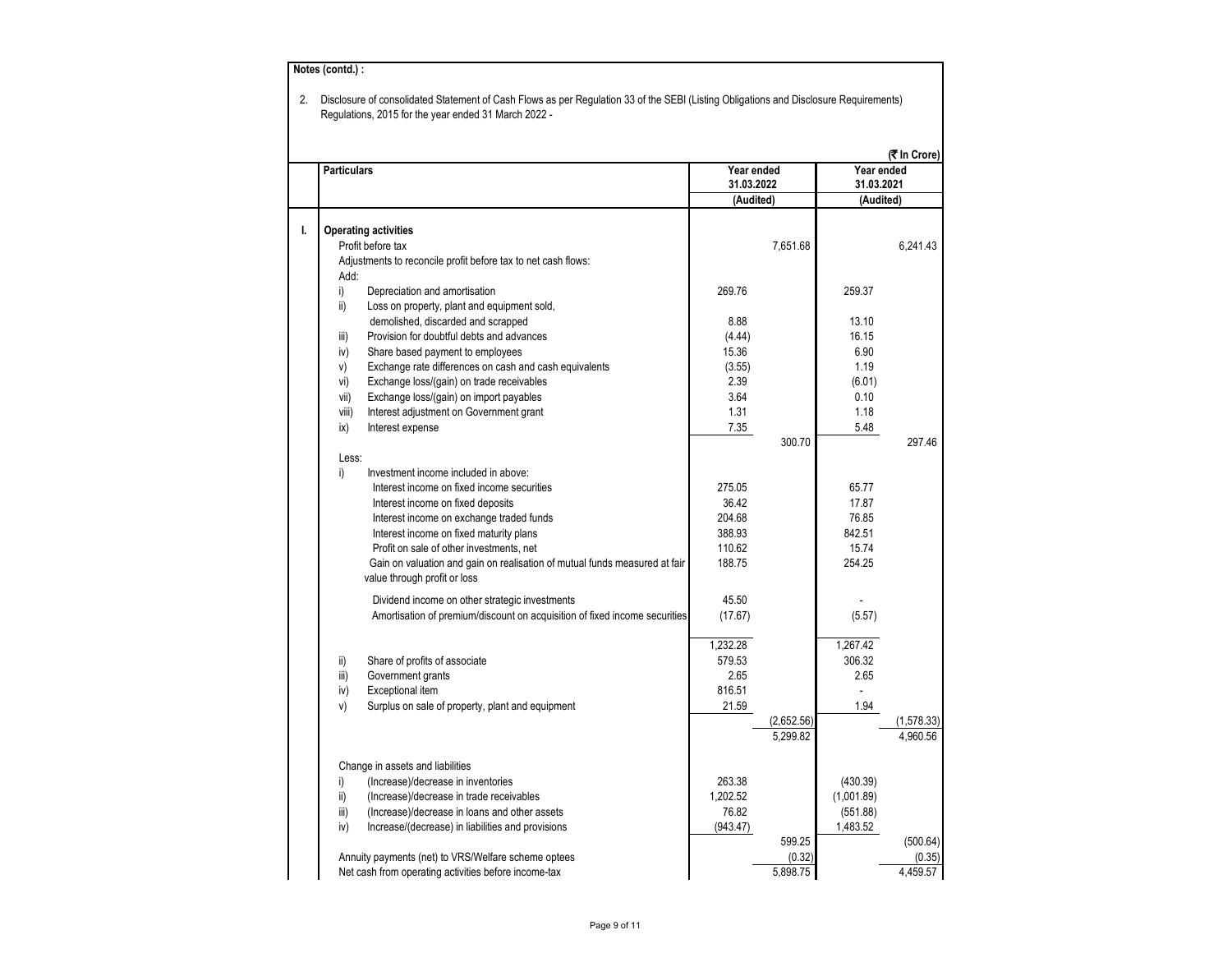|      |                                                                                |              |            |            | (₹ In Crore) |
|------|--------------------------------------------------------------------------------|--------------|------------|------------|--------------|
|      | <b>Particulars</b>                                                             | Year ended   |            | Year ended |              |
|      |                                                                                | 31.03.2022   |            | 31.03.2021 |              |
|      |                                                                                | (Audited)    |            | (Audited)  |              |
|      | Income-tax paid                                                                |              | (1,701.54) |            | (1,339.69)   |
|      | Net cash flow from / (used in) operating activities                            |              | 4,197.21   |            | 3,119.88     |
| II.  | <b>Investing activities</b>                                                    |              |            |            |              |
|      | i)<br>Sale of investments                                                      | 11,526.59    |            | 3,555.72   |              |
|      | ii)<br>Purchase of investments                                                 | (11,083.79)  |            | (5,888.39) |              |
|      | iii)<br>Sale/(purchase) of liquid mutual funds, etc., net                      | (209.44)     |            | (351.28)   |              |
|      | Investment in treasury shares by ESOP trust<br>iv)                             | (37.37)      |            | (5.52)     |              |
|      | (Increase) / decrease in other bank balances<br>v)                             | (2.14)       |            | 8.71       |              |
|      | Purchase of property, plant and equipment (including advances)<br>vi)          | (550.75)     |            | (244.06)   |              |
|      | Sale proceeds of property plant and equipment<br>vii)                          | 33.07        |            | 5.71       |              |
|      | viii)<br>Capital expenditure on development of technical know-how              | $\mathbf{r}$ |            | (15.53)    |              |
|      |                                                                                | (323.83)     |            | (2,934.64) |              |
|      | Investment income<br>ix)                                                       |              |            |            |              |
|      | Interest income on fixed income securities                                     | 275.05       |            | 65.77      |              |
|      |                                                                                |              |            |            |              |
|      | Interest income on fixed deposits                                              | 36.42        |            | 17.87      |              |
|      | Dividend income on other strategic investments                                 | 45.50        |            |            |              |
|      |                                                                                | 356.97       |            | 83.64      |              |
|      | (Increase) / decrease in interest receivable                                   | (114.00)     |            | (17.36)    |              |
|      |                                                                                | 242.97       |            | 66.28      |              |
|      | Net cash flow from / (used in) investing activities                            |              | (80.86)    |            | (2,868.36)   |
| III. | <b>Financing activities</b>                                                    |              |            |            |              |
|      | Interest expense                                                               | (7.35)       |            | (5.48)     |              |
|      | i)<br>ii)<br>Deferral of sales tax deferral liability                          |              |            | (5.31)     |              |
|      | iii)<br>Dividend paid                                                          | (4,048.98)   |            | (8.73)     |              |
|      |                                                                                |              |            |            |              |
|      | Net cash flow from / (used in) financing activities                            |              | (4,056.33) |            | (19.52)      |
| IV.  | Change in foreign currency translation arising on consolidation                |              | 353.51     |            | 0.40         |
|      |                                                                                |              | 413.53     |            |              |
|      | Net change in cash and cash equivalents                                        |              |            |            | 232.40       |
|      | Cash and cash equivalents at the beginning of the year                         |              | 516.61     |            | 285.40       |
|      | Add/(Less) : Effects of exchange rate differences on cash and cash equivalents |              | 3.55       |            | (1.19)       |
|      | Cash and cash equivalents at the end of the year                               |              | 933.69     |            | 516.61       |
|      |                                                                                |              |            |            |              |
|      |                                                                                |              |            |            |              |